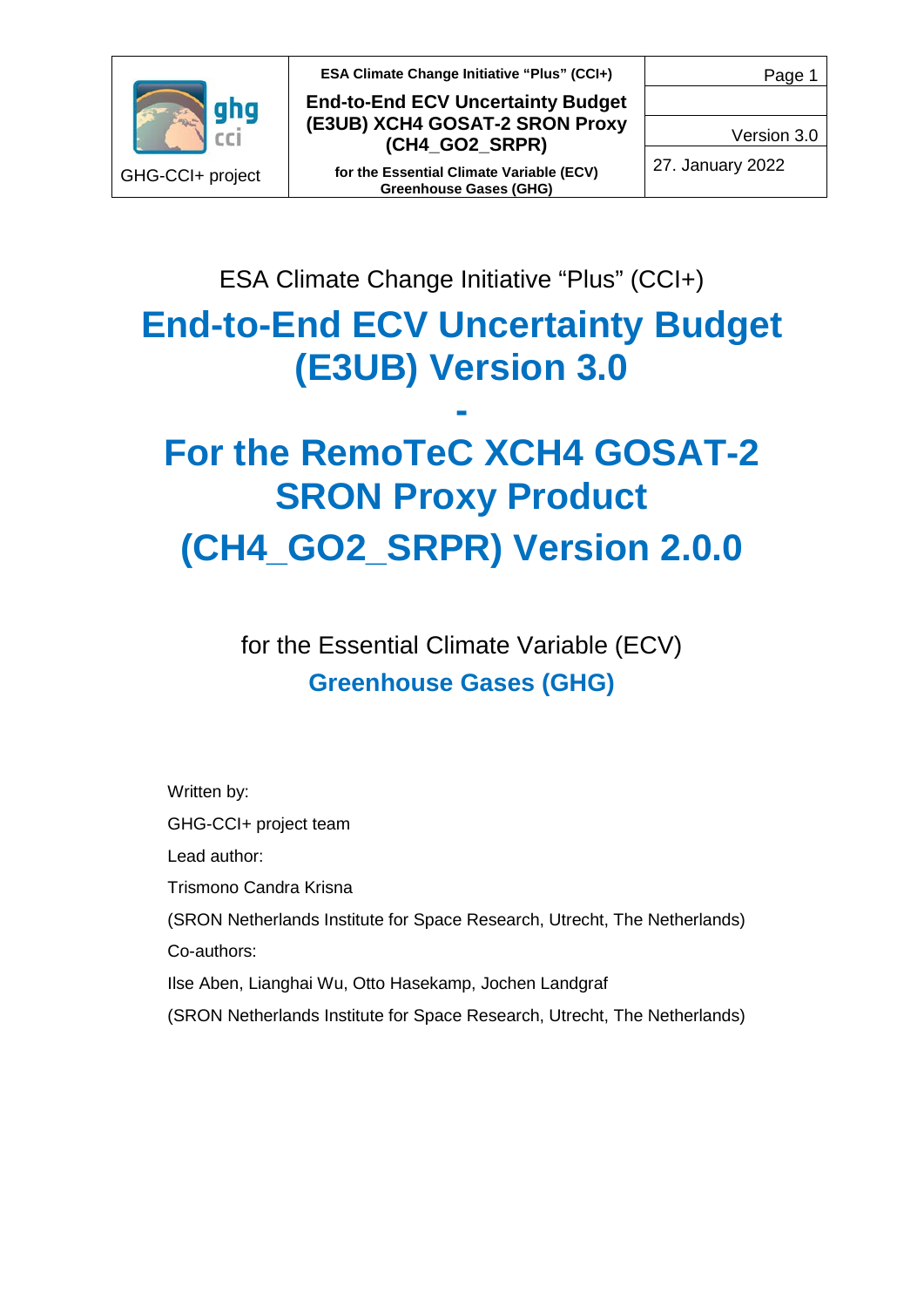

**Change log**

**ESA Climate Change Initiative "Plus" (CCI+)**

#### **End-to-End ECV Uncertainty Budget (E3UB) XCH4 GOSAT-2 SRON Proxy (CH4\_GO2\_SRPR)**

**for the Essential Climate Variable (ECV) Greenhouse Gases (GHG)**

27. January 2022

## **Version Nr. Date Status Reason for change** Version 1 27 Oct. 2020 Draft New document Version 1.1  $\vert$  4. Jan. 2021  $\vert$  As submitted  $\vert$  - Definition uncertainty ratio - Update format - Remove typos Version 1.1  $\vert$  4. Feb. 2021  $\vert$  As submitted  $\vert$  - Update after ESA reviews - Remove typos Version 2.0  $\vert$  04. Nov. 2021  $\vert$  As submitted  $\vert$  - Updated to version 2.0.0 Version 3.0  $\vert$  27. Jan. 2022  $\vert$  As submitted  $\vert$  - Updated doc to version 3.0

Page 2

Version 3.0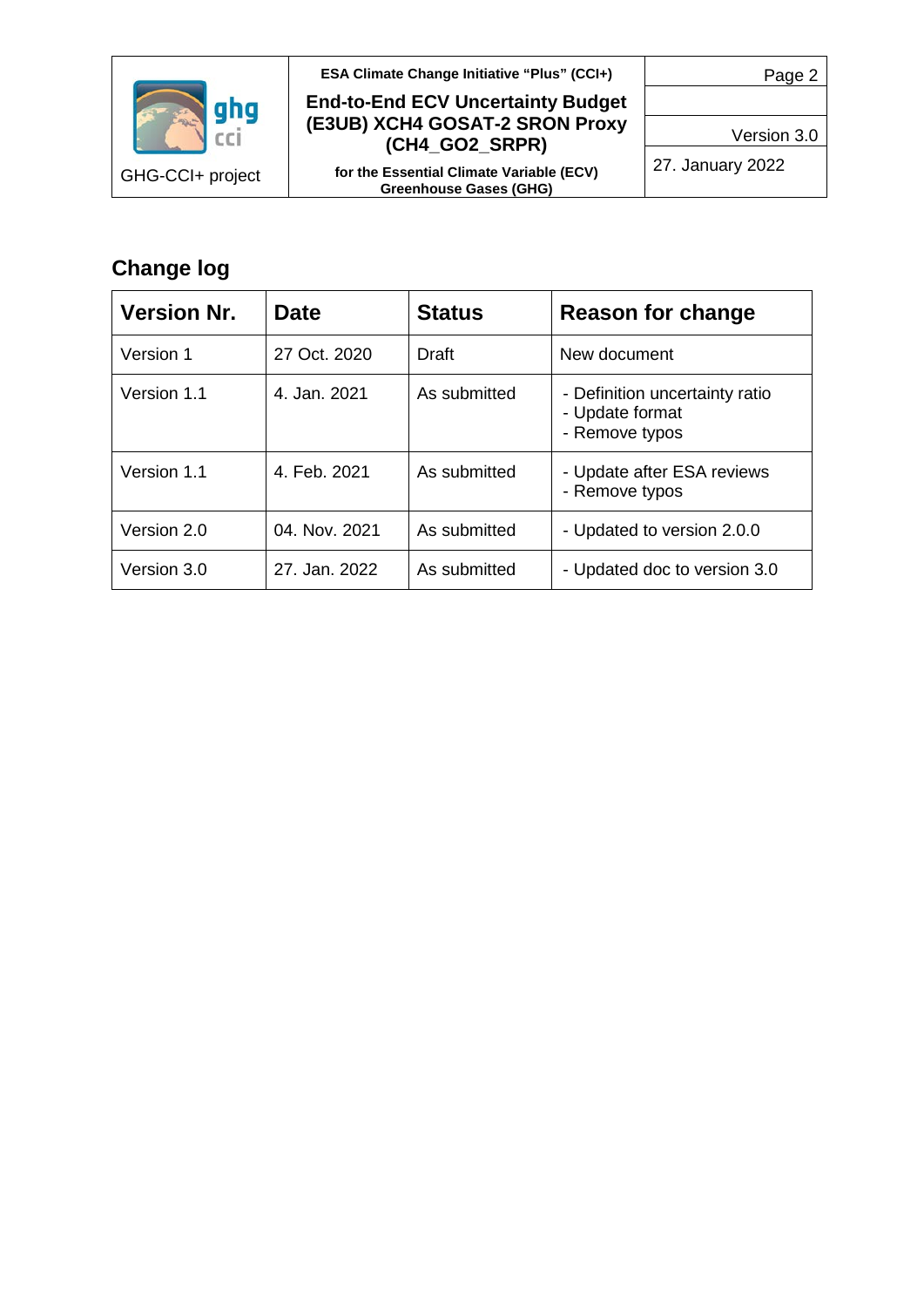

#### **End-to-End ECV Uncertainty Budget** (E3UB) XCH4 GOSAT-2 SRON Proxy (CH4\_GO2\_SRPR)

for the Essential Climate Variable (ECV)<br>Greenhouse Gases (GHG)

Version 3.0

27. January 2022

### **Table of Contents**

| $\mathbf 1$    |     |  |
|----------------|-----|--|
|                | 1.1 |  |
|                | 1.2 |  |
|                | 1.3 |  |
| $2^{\circ}$    |     |  |
|                | 2.1 |  |
|                | 2.2 |  |
| 3              |     |  |
|                | 3.1 |  |
|                | 3.2 |  |
|                | 3.3 |  |
|                | 3.4 |  |
| $\overline{4}$ |     |  |
|                | 4.1 |  |
|                | 4.2 |  |
|                | 4.3 |  |
|                | 4.4 |  |
|                | 4.5 |  |
|                | 4.6 |  |
| 5              |     |  |
| 6              |     |  |

Page 3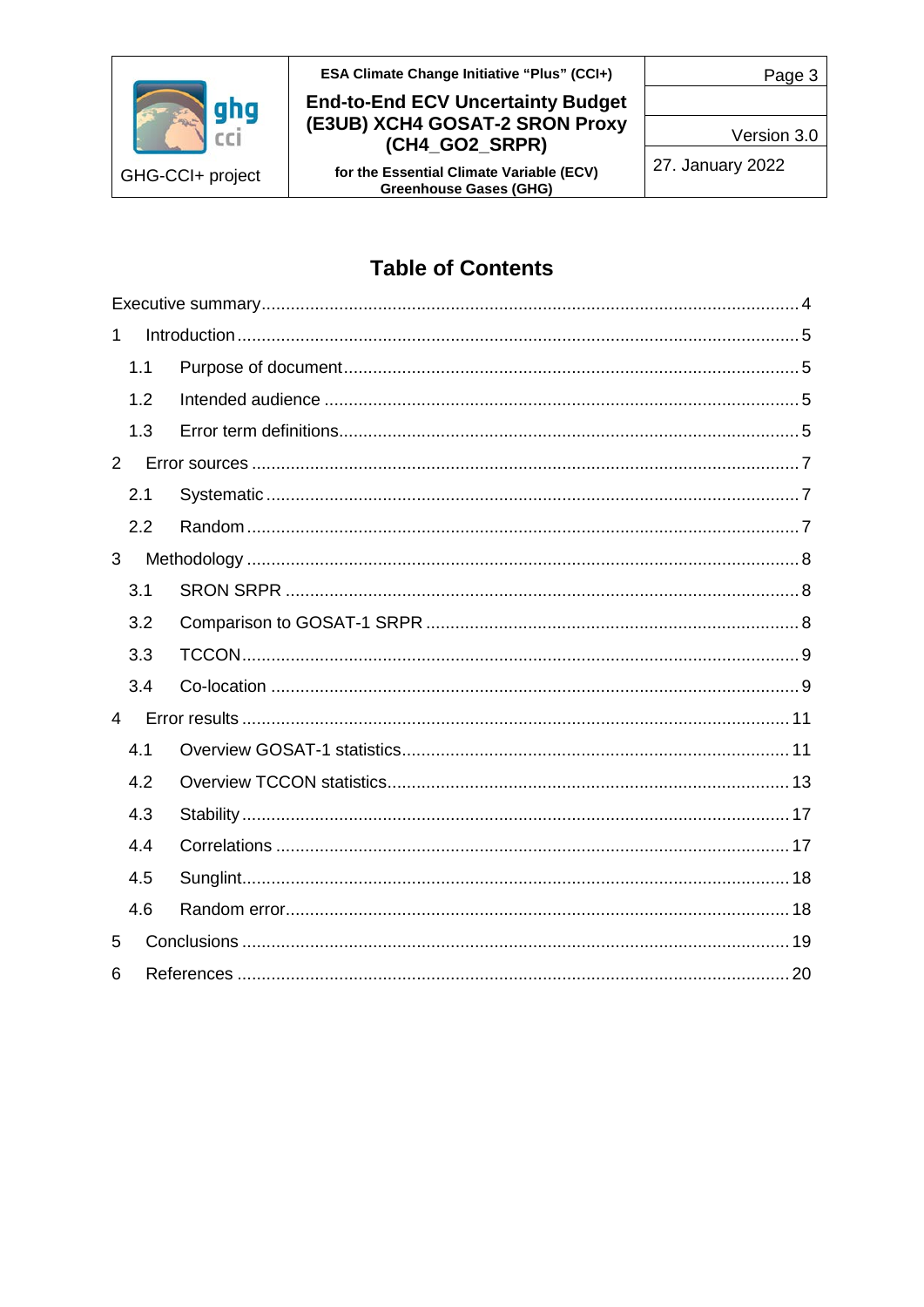

**End-to-End ECV Uncertainty Budget (E3UB) XCH4 GOSAT-2 SRON Proxy (CH4\_GO2\_SRPR)**

**for the Essential Climate Variable (ECV) Greenhouse Gases (GHG)**

Page 4

Version 3.0

27. January 2022

## <span id="page-3-0"></span>**Executive summary**

This report summarizes the performance of the RemoTeC GOSAT-2 SRPR XCH4 retrieval. In general, we find very good agreement with TCCON and GOSAT-1 data for the two modes (normal and sunglint). The mean bias (global offset) is 0.1 ppb with a single measurement precision of 15.5 ppb. The spatial accuracy (standard deviation site biases) is 4.2 ppb and mean standard deviation of around 15.3 ppb is observed for most TCCON stations. Based on comparison with TCCON we scale the retrieved statistical error by a factor 1.71 for normal mode and 1.36 for sunglint mode to obtain a representative random error. This corresponds to an uncertainty ratio of 0.58 for normal mode and 0.74 sunglint mode.

Correlations of the observed bias with retrieved parameters were also checked and it was found that after the initial bias correction based on the retrieved albedo in Band 2, similar to the bias correction used for GOSAT-1, the remaining correlations were small.

| <b>Estimates of achieved data quality:</b><br>CH4_GO2_SRPR |                                 |                                                                                                                  |     |                                                                                    |                                       |  |  |
|------------------------------------------------------------|---------------------------------|------------------------------------------------------------------------------------------------------------------|-----|------------------------------------------------------------------------------------|---------------------------------------|--|--|
| <b>Sensor</b>                                              | Algorithm                       | <b>Mean bias</b><br><b>Single</b><br>(global offset)<br>measurement<br>[ppb]<br>precision (1-<br>sigma) in [ppb] |     | <b>Spatial</b><br><b>Accuracy:</b><br><b>Relative</b><br>systematic<br>error [ppb] | <b>Uncertainty</b><br>ratio (scaling) |  |  |
| <b>TANSO-FTS-2</b><br>on GOSAT-2                           | <b>SRPR v1.0.0</b><br>(RemoTeC) | 15.5                                                                                                             | 0.1 | 4.2                                                                                | 0.58 (0.74 glint)                     |  |  |

**Table 1:** An overview of the achieved data quality for the XCH<sub>4</sub> SRPR product.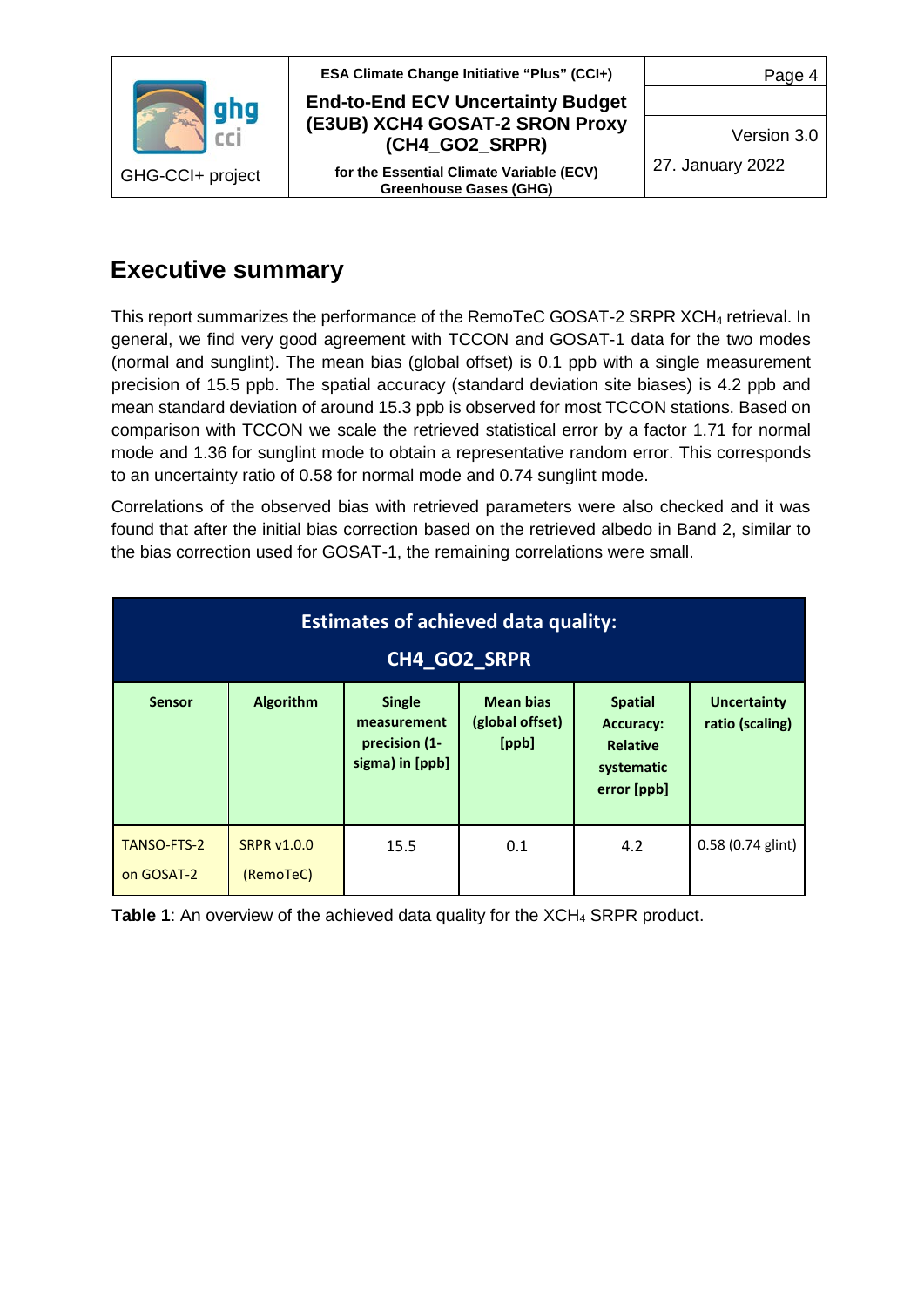

#### **End-to-End ECV Uncertainty Budget (E3UB) XCH4 GOSAT-2 SRON Proxy (CH4\_GO2\_SRPR)**

**for the Essential Climate Variable (ECV) Greenhouse Gases (GHG)**

Page 5

Version 3.0

27. January 2022

## <span id="page-4-0"></span>**1 Introduction**

### <span id="page-4-1"></span>**1.1 Purpose of document**

This E3UB provides an overview of random and systematic errors affecting the SRON SRPR XCH4 retrieval submitted for the ESA GHG-CCI+ Climate Research Data Package version 1 in October 2020. Application of confidence limits to the retrieval is required to translate remotely sensed data presented here into modelled estimations with a known degree of confidence, allowing detection of climate change impacts additional to the natural variability of greenhouse gases. In particular, the GHG-CCI+ User Requirements have placed strict measurement accuracy and precision requirements on the participating GHG retrievals, allowing identification of minute changes in magnitude and sign of  $XCH<sub>4</sub>$  concentration change (Buchwitz et al., 2011; 2014).

### <span id="page-4-2"></span>**1.2 Intended audience**

This document is intended for users in the modelling community applying the SRPR XCH4 product for  $CO<sub>2</sub>$  inversions, as well as remote sensing experts interested in atmospheric soundings of XCH<sub>4</sub>. In both cases the work presented here will give the user a more thorough understanding of error implicit in this GHG-CCI+ product.

### <span id="page-4-3"></span>**1.3 Error term definitions**

Error terms used in this report are defined to maintain consistency with other CCI+ user group error terms recommended at the 2014 CCI co-location meeting. Following the descriptions of Wagner et al. (2012):

| Error                                                                                                 | Difference between measured values and reality (residual of a<br>measurement's accuracy).                                                                                                                                                                                                                                                                     |  |  |  |  |  |  |  |
|-------------------------------------------------------------------------------------------------------|---------------------------------------------------------------------------------------------------------------------------------------------------------------------------------------------------------------------------------------------------------------------------------------------------------------------------------------------------------------|--|--|--|--|--|--|--|
| Uncertainty<br>Degree of confidence in the range of a measured value's truth (standard<br>deviation). |                                                                                                                                                                                                                                                                                                                                                               |  |  |  |  |  |  |  |
| Absolute accuracy                                                                                     | Proximity of remotely sensed measurement to in-situ measurement,<br>assuming the in-situ measurement is able to provide a best estimate of<br>observed quantity. Absolute accuracy reflects the best effort of the<br>remote sensing system at reproducing the real world value by<br>incorporating all random and systematic errors affecting the retrieval. |  |  |  |  |  |  |  |
| Relative accuracy                                                                                     | Ratio between the instrument's calibration standard (the best possible<br>measurement the instrument is able to make) against the instrument<br>characteristics at the time of measurement.                                                                                                                                                                   |  |  |  |  |  |  |  |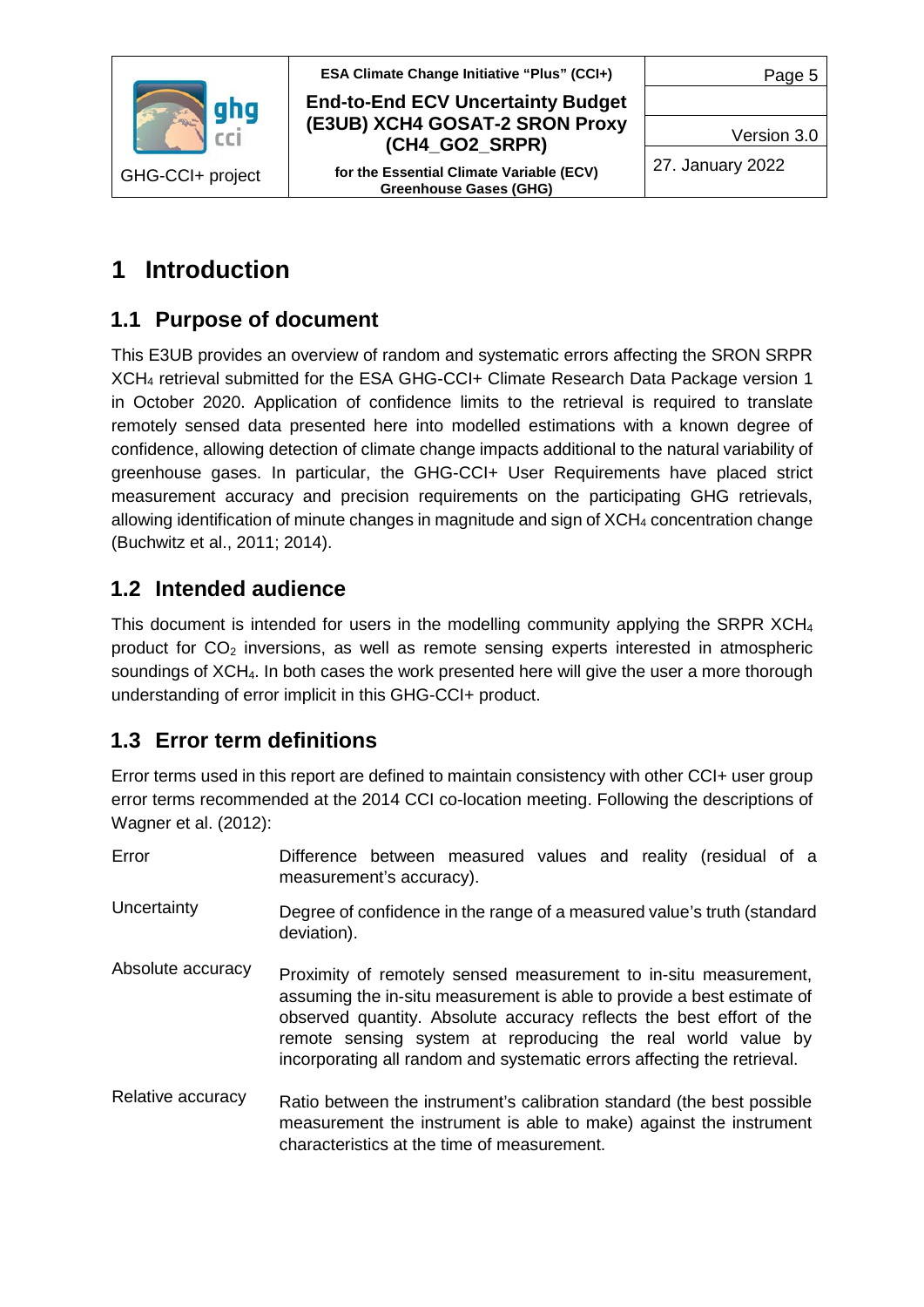

#### **End-to-End ECV Uncertainty Budget (E3UB) XCH4 GOSAT-2 SRON Proxy (CH4\_GO2\_SRPR)**

**for the Essential Climate Variable (ECV) Greenhouse Gases (GHG)**

Page 6

Version 3.0

27. January 2022

Precision Repeatability of a measurement.

Sensitivity Change of measurement due to instrumental and algorithmic response to physical or simulated input parameters.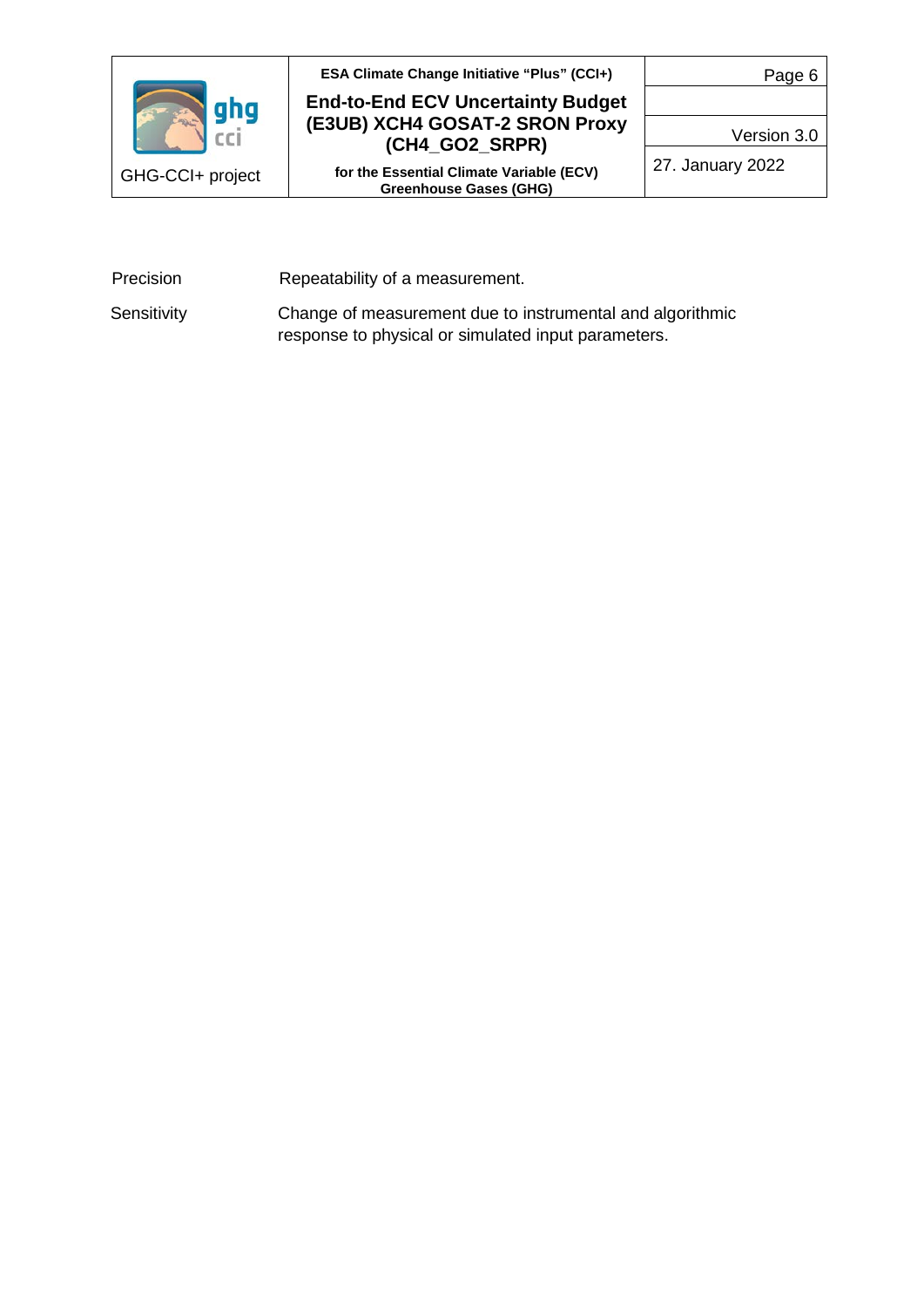

#### **End-to-End ECV Uncertainty Budget (E3UB) XCH4 GOSAT-2 SRON Proxy (CH4\_GO2\_SRPR)**

**for the Essential Climate Variable (ECV) Greenhouse Gases (GHG)**

Page 7

Version 3.0

27. January 2022

## <span id="page-6-0"></span>**2 Error sources**

The majority of error is added to measurements from sources grouped into two themes – scattering of radiation into and out of the sensed light path by poorly quantified aerosol loading, cloud, surface reflectivity and meteorological parameters (temperature, pressure and humidity); and instrumental uncertainties (cross section and solar model inaccuracy, system noise and measurement resolution of instrument components) (Connor et al., 2008, Boesch et al., 2011). In addition to single measurement error, issues of correlation lengths are introduced when the retrievals are used for subsequent generation of level 3 products (Buchwitz et al., 2014; Chevalier et al., 2014). The aforementioned errors can be further grouped into systematic – those which remain stable across measurement series; and random error components – noise in the system induced by unexpected and / or unaccounted for stimuli.

### <span id="page-6-1"></span>**2.1 Systematic**

Systematic retrieval errors include algorithmic effects such as inaccuracy in the solar and radiative transfer models, which will not change with the duration of the satellite's sensing. The same applies to restrictions in instrument calibration accuracy, for instance modelling of the instrument line shape, which remains fixed following launch (although is modifiable when enough information on ILS degradation is built up). Viewing geometry also affects retrievals in a regular fashion by modifying the light path of sensed radiation as a function of the instrument and Sun's position, however interplay between increased path lengths and random error components such as aerosol optical depth add complications to issue of measurement geometry. A-priori error added to  $XCO<sub>2</sub>$  and  $XCH<sub>4</sub>$  measurements occurs when the retrieval ingests inaccurate input data from models and databases of surface reflectivity, surface pressure, vertical pressure grids, humidity profiles and a-priori  $CO<sub>2</sub>$  and  $CH<sub>4</sub>$  profiles.

### <span id="page-6-2"></span>**2.2 Random**

Random errors are introduced to observations at the sensing stage of a measurement by detector noise, although to a certain extent this error parameter can be estimated as a function of detector component signal to noise ratios during instrument calibration. Far more significantly, atmospheric parameters are able to have major effects on sounding measurements by scattering light in and out of the sensed column. Errors due to unknown aerosol parameters are particularly pronounced where the scattering and absorption effects of suspended particulate matter are poorly modelled, as they inevitably will be when accounting for a tiny subset of all aerosol sizes, morphology and composition. Scattering due to high, optically thin clouds that are not screened from observation record present similar problems.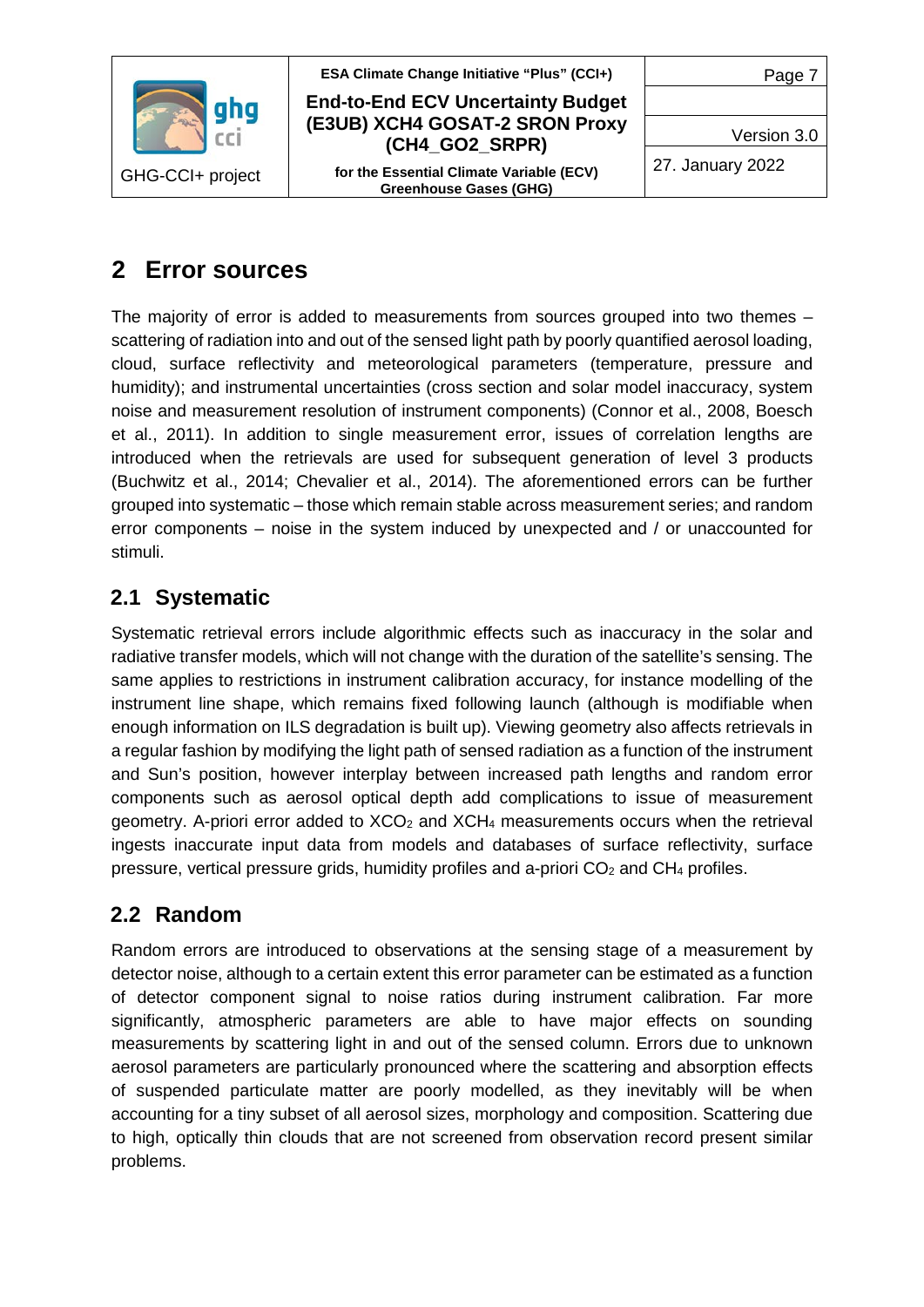

#### **End-to-End ECV Uncertainty Budget (E3UB) XCH4 GOSAT-2 SRON Proxy (CH4\_GO2\_SRPR)**

**for the Essential Climate Variable (ECV) Greenhouse Gases (GHG)**

Page 8

Version 3.0

27. January 2022

## <span id="page-7-0"></span>**3 Methodology**

## <span id="page-7-1"></span>**3.1 SRON SRPR**

The CH4\_GO2\_SRPR product is retrieved from GOSAT-2 TANSO-FTS SWIR spectra using the RemoTeC algorithm that has been jointly developed at SRON and KIT (Butz et al., 2009; Butz et al., 2010; Butz et al., 2011, Schepers et al 2012) which is also used used for the GOSAT-1 retrievals. The algorithm retrieves simultaneously  $XCH<sub>4</sub>$  and  $XCO<sub>2</sub>$ . For the retrieval, we analyze four spectral regions: the 0.77  $\mu$ m oxygen band, two CO<sub>2</sub> bands at 1.61 and 2.06 µm, as well as a CH4 band at 1.64 µm. A small difference between the GOSAT-1 and -2 retrievals is that the GOSAT-2 retrieval uses a slightly shortened retrieval window for the O2- A Band as described in the ATBD document **(**ATBD 2020**)**. Within the retrieval procedure the sub-columns of  $CO<sub>2</sub>$  and  $CH<sub>4</sub>$  in different altitude layers are being retrieved. To obtain the column averaged dry air mixing ratios  $XCO<sub>2</sub>$  and  $XCH<sub>4</sub>$  the sub-columns are summed up to get the total column which is divided by the dry-air columns obtained from ECMWF model data in combination with a surface elevation data base. As the PROXY retrievals perform a nonscattering retrieval, the retrieved XCH<sub>4</sub> column cannot be used directly, as effects of aerosol scattering modify the light path. To correct for this, in the PROXY approach, the retrieved XCH4 column is divided by the retrieved  $XCO<sub>2</sub>$  column at the 1.61 µm band and then multiplied by a XCO<sub>2</sub> total column obtained from the Copernicus Atmosphere Monitoring Service (CAMS) v18r2 product (Chevallier et al., 2019).

The retrieved XCH4 has been validated with ground based TCCON measurements. To further improve accuracy a bias correction has been developed based on TCCON comparisons. We use the GGG2014 release of the TCCON data. At the time of writing the CH4\_GO2\_SRPR product covers the period from start of measurements (February 2019) up until the end of October 2019. More details on the technical aspects of the retrievals can be found in the ATBD GO2-SRPR document **/ATBD 2020/**.

## <span id="page-7-2"></span>**3.2 Comparison to GOSAT-1 SRPR**

The GOSAT-1 SRPR retrieval (CH4\_GOS\_SRPR product) has been extensively validated and offers an excellent opportunity for comparison. As the GOSAT-1 product reports both bias corrected and non-bias corrected values we will compare both the bias corrected and nonbias corrected GOSAT-2 values. The period covered is February 2019 – August 2019 as for GOSAT-1 only the period up to August 2019 is available. We split the GOSAT-2 observations into glint and non-glint ("land") sets and compare them separately. As both satellites observe at similar overpass times, we will co-locate the GOSAT-1 and GOSAT-2 footprints spatially by classing them into 2°x2° boxes and temporally by matching the overpasses by day. All groupings are then averaged to create daily averaged 2°x2° values. Any GOSAT-2 grouping that does not have a corresponding match for GOSAT-1 is discarded.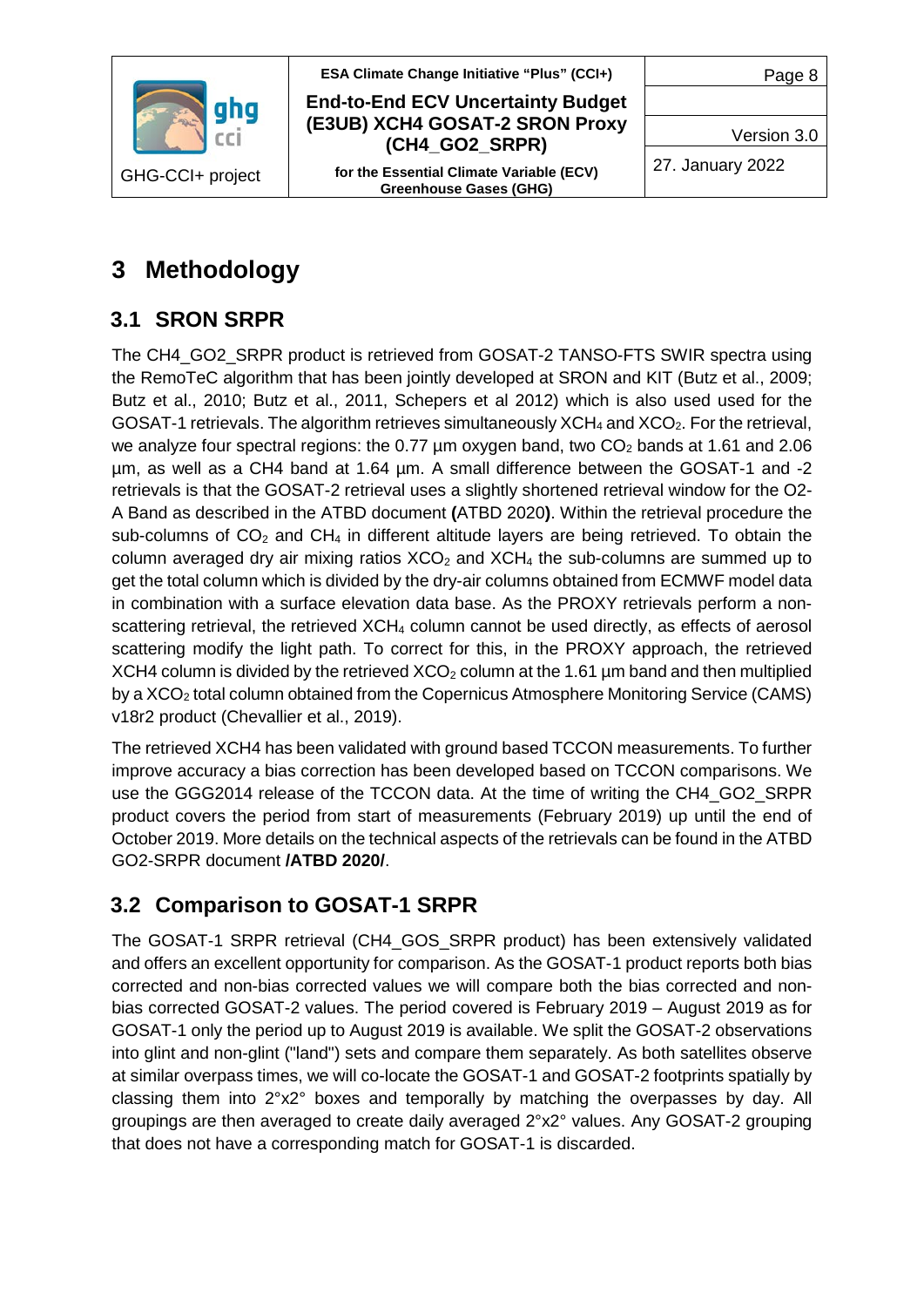

**End-to-End ECV Uncertainty Budget (E3UB) XCH4 GOSAT-2 SRON Proxy (CH4\_GO2\_SRPR)**

**for the Essential Climate Variable (ECV) Greenhouse Gases (GHG)**

Page 9

Version 3.0

27. January 2022

At the time of writing there were not enough TCCON sites with data for validation of the Glint observations. The GOSAT-2 glint observations have therefor been validated and bias corrected using the GOSAT-1 bias corrected product (CH4\_GOS\_SRPR). Observations are matched more closely by only comparing the individual footprints that match closest within 0.5 degrees for each day, which is typically within the hour.

### <span id="page-8-0"></span>**3.3 TCCON**

The Total Carbon Column Observing Network (TCCON) is a global network of Fourier transform spectrometers built for the purpose of validating space-borne measurements of  $XCO<sub>2</sub>$  and  $XCH<sub>4</sub>$  (Wunch et al., 2015). TCCON observes these gases with a precision on mole fractions of  $\sim 0.15\%$  and  $\sim 0.2\%$  for CO<sub>2</sub> and CH<sub>4</sub> respectively (Toon et al., 2009). Although providing highly accurate measurements, the sparseness of the TCCON sites presents a challenge for validation; offering precise GHG measurements for only a limited range of geographic and meteorological conditions.

Additional considerations should be made when validating with TCCON data for differing sensitivity of instruments between TCCON and the satellite instrument, reflected in a-priori information used for each retrieval. Removing the influence of the retrieval a-priori, and replacing with the TCCON a-priori allows for a fairer comparison between the two datasets, although slight differences in retrieval methodologies prevent a 1:1 comparison. Users of GHG-CCI+ data (particularly in the modelling community) should note that the published CCI+ products are not corrected with TCCON a-priori information (due to a-priori differences between sites), and so will find slightly worse correlations between satellite retrieved GHGs and TCCON values in their own comparisons.

TCCON data used for error assessments come from the GGG2014 collection (available from [http://tccon.ornl.gov/\)](http://tccon.ornl.gov/).

### <span id="page-8-1"></span>**3.4 Co-location**

To assess the quality of SRPR retrieval  $XCH<sub>4</sub>$  observations against rigorously validated ground based TCCON values, SRPR soundings are matched to TCCON observations spatially and temporally. The process of matching these two data sources is referred to as co-location. Below we detail the SRON co-location techniques, whose methodology has a bearing on subsequent error statistics.

#### **Spatial**

We follow a straightforward approach by using a box  $\pm 2.5^\circ$ in latitude and longitude around every TCCON station. In previous GOSAT-1 reports **(**CECR2017; C3SPQAR2019**)**, the colocation was typically based on matching through modelled  $XCO<sub>2</sub>/XCH<sub>4</sub>$  fields and results of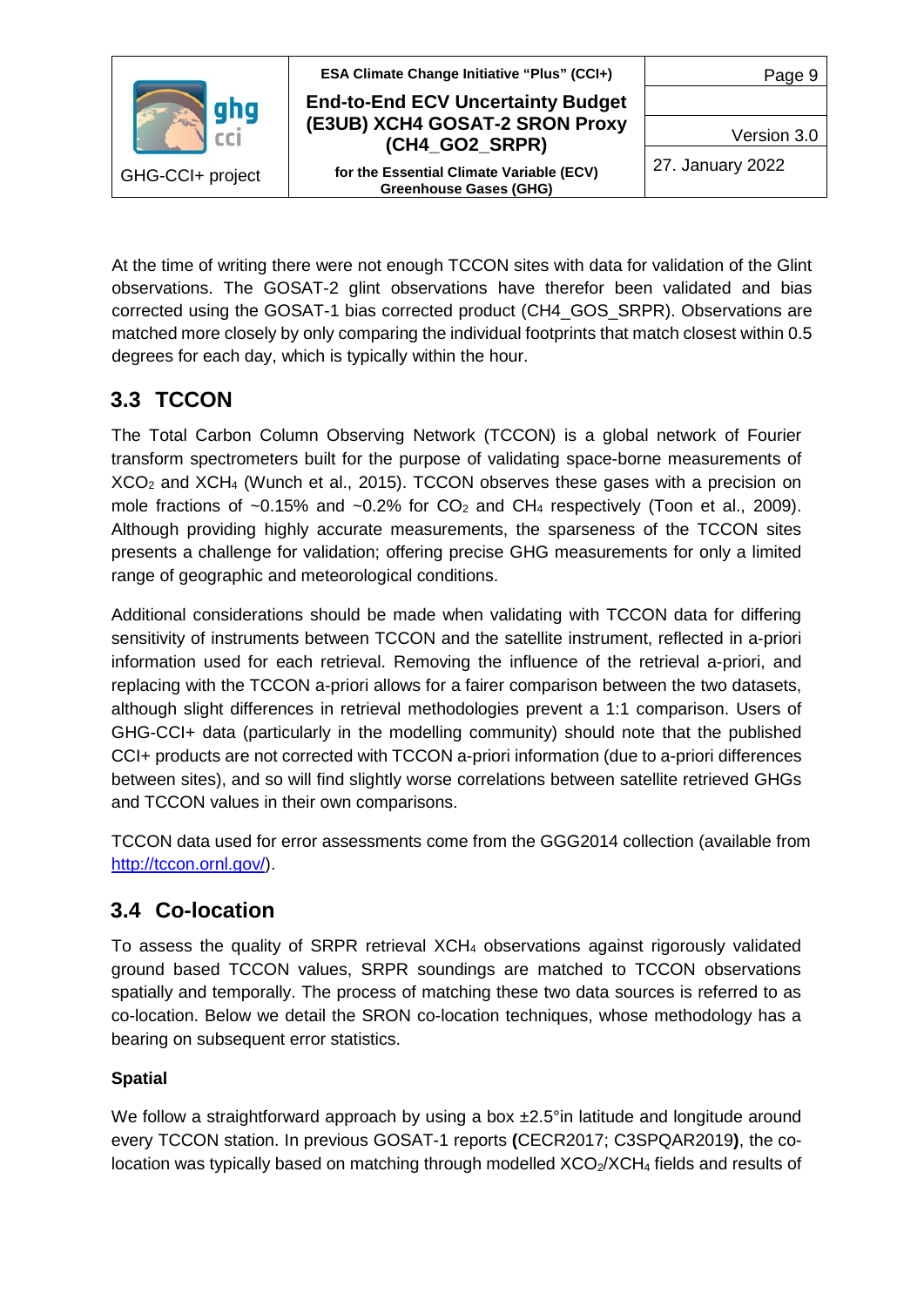

**End-to-End ECV Uncertainty Budget (E3UB) XCH4 GOSAT-2 SRON Proxy (CH4\_GO2\_SRPR)**

**for the Essential Climate Variable (ECV) Greenhouse Gases (GHG)**

Page 10

Version 3.0

27. January 2022

the comparison reported here can be expected to show larger biases and standard deviations.

#### **Temporal**

Matching SRPR soundings with TCCON sites for time is a comparatively simple operation, selecting only those TCCON values whose observation time falls within ±2 hours of each GOSAT-2 sounding time. The average is taken of all TCCON points fitting the above criteria for each SRPR sounding to provide the TCCON value against which to compare.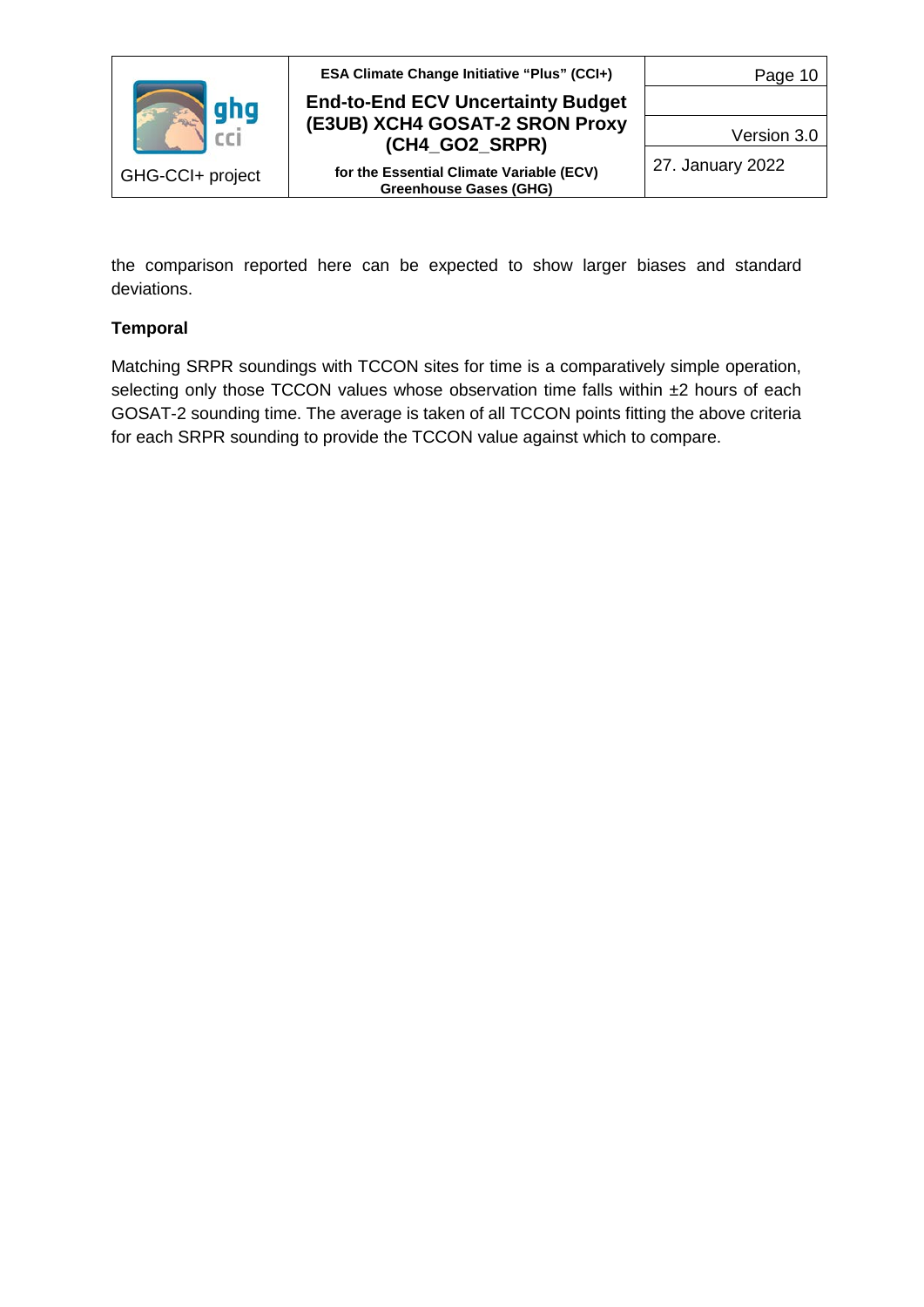

## <span id="page-10-0"></span>**4 Error results**

In this section we report on the comparison of the GOSAT-2 SRPR  $XCH<sub>4</sub>$  data versus colocated GOSAT-1 and TCCON measurements as well as correlations of the bias between GOSAT-2 and TCCON with important retrieval and/or atmospheric parameters.

### <span id="page-10-1"></span>**4.1 Overview GOSAT-1 statistics**



**Figure 4.1:** Comparison of normal (left) and glint (right) single soundings of PROXY-CH<sub>4</sub> with co-located GOSAT-1 and GOSAT-2 measurements for the period Feb-Aug 2019. The top figures show the comparison of the non-bias corrected products and the bottom two figures the bias corrected products.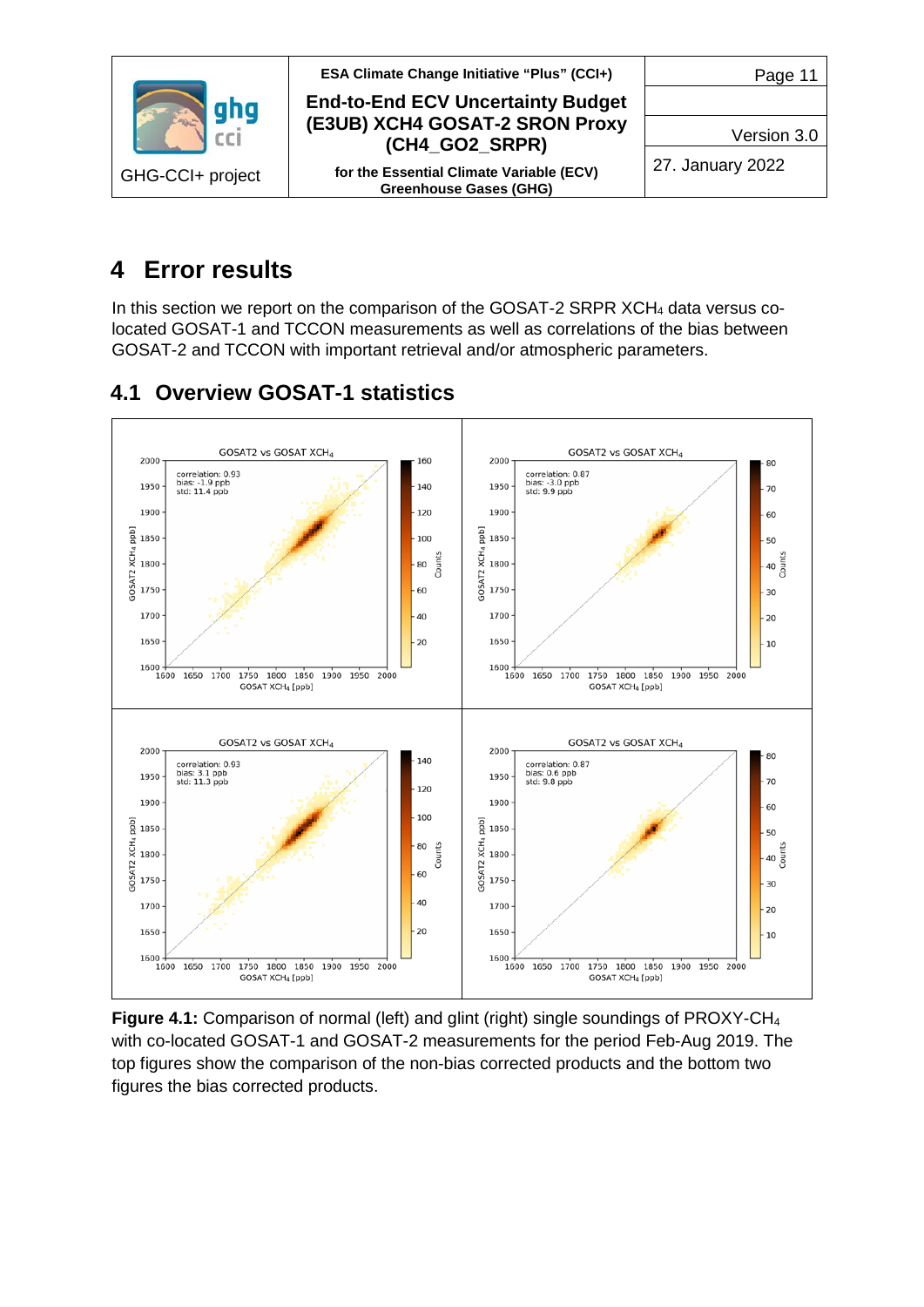

**End-to-End ECV Uncertainty Budget (E3UB) XCH4 GOSAT-2 SRON Proxy (CH4\_GO2\_SRPR)**

**for the Essential Climate Variable (ECV) Greenhouse Gases (GHG)**

Page 12

Version 3.0

27. January 2022

Figure 4.1 shows a comparison of GOSAT-2 and GOSAT-1 PROXY-CH4 for both the non- (top) and bias-corrected (bottom) product. Table 4.1 shows a summary of the corresponding statistics. The bias-correction of the non-glint observations has been performed with TCCON observations as described in the following section, while the glint observations have been corrected using the GOSAT-1 bias corrected product. Overall the products compare fairly well with relatively small biases, high correlations and standard deviations smaller than those found in the comparison with TCCON.

Table 4.1. Summary of the comparison of PROXY GOSAT vs GOSAT-2 for daily 2°x2° mean concentrations. Period covered is Feb 2019 to Aug 2019.

| Land           | N    |      | u             | ╭<br>U      | Glint          | Ν    |               |           | u   |
|----------------|------|------|---------------|-------------|----------------|------|---------------|-----------|-----|
| Non-corrected  | 9671 | 0.93 | O<br>-<br>ن ا | - 1         | Non-corrected  | 2431 | 0.87          | ົ<br>-3.U | 9.9 |
| Bias-corrected | 9671 | 0.93 | ົ<br>J.I      | 4 A<br>ں. ا | Bias-corrected | 2431 | _ ∩ ຂ−<br>υ.υ | 0.6       | 9.8 |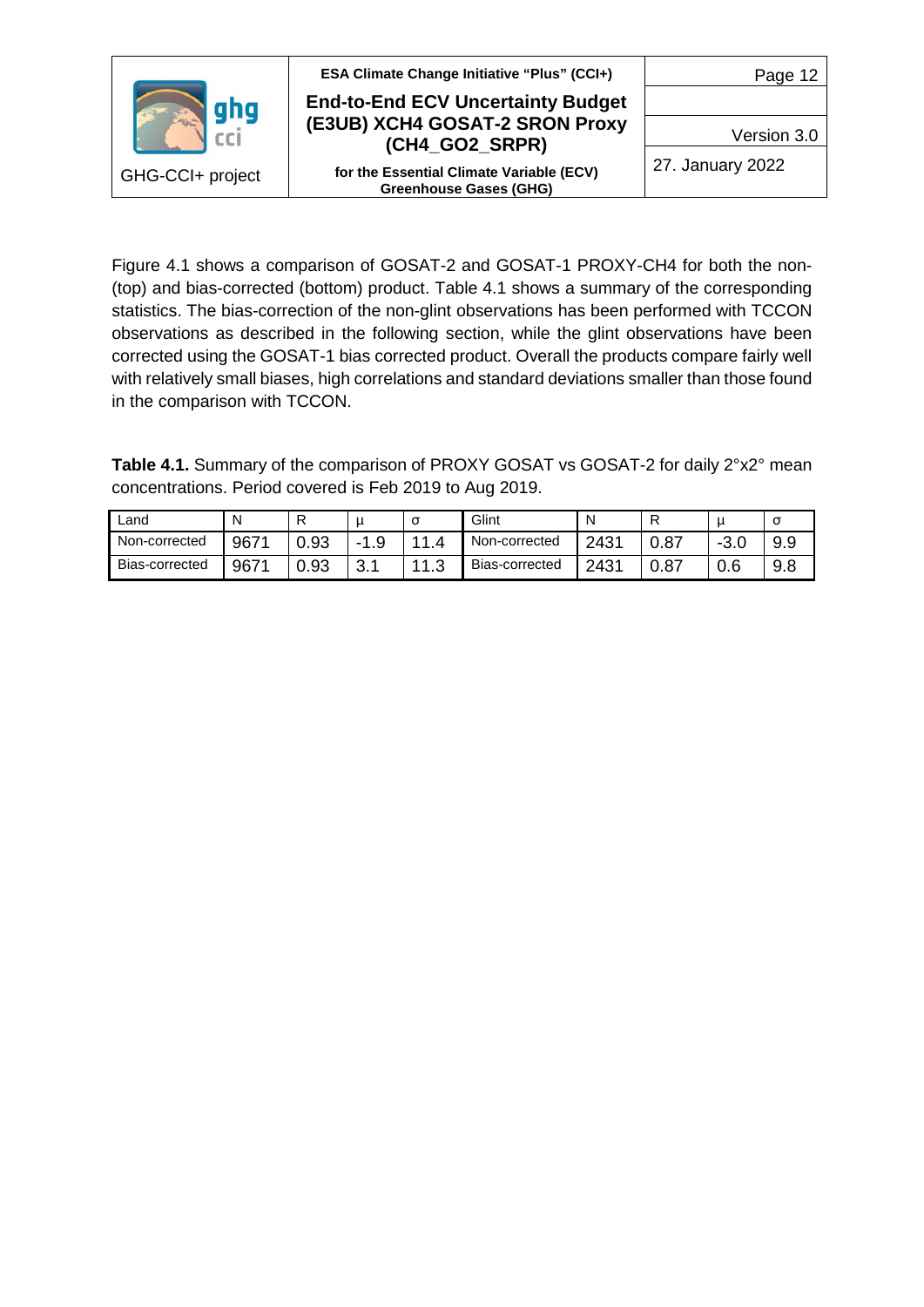

### <span id="page-12-0"></span>**4.2 Overview TCCON statistics**



**Figure 4.2** Validation of non-glint single soundings of PROXY-CH<sub>4</sub> with co-located TCCON measurements at all TCCON sites for the period Feb-Oct 2019. Numbers in the figures:  $\mu$  = bias, i.e., average of the difference;  $\sigma$  = single measurement precision, i.e., standard deviation of the difference;  $N =$  number of co-locations.

The above figures all show a strong correlation of the retrieved (bias-corrected) XCH4 with the TCCON XCH4 ( $r \sim 0.75$ ). This gives us confidence that our bias correction based on the retrieved albedo works correctly and takes out most of the bias.

The tables below (4.2 and 4.3) show in detail for each station the remaining bias and standard deviation for the co-located GOSAT-2 soundings. The time-series for the sites are shown in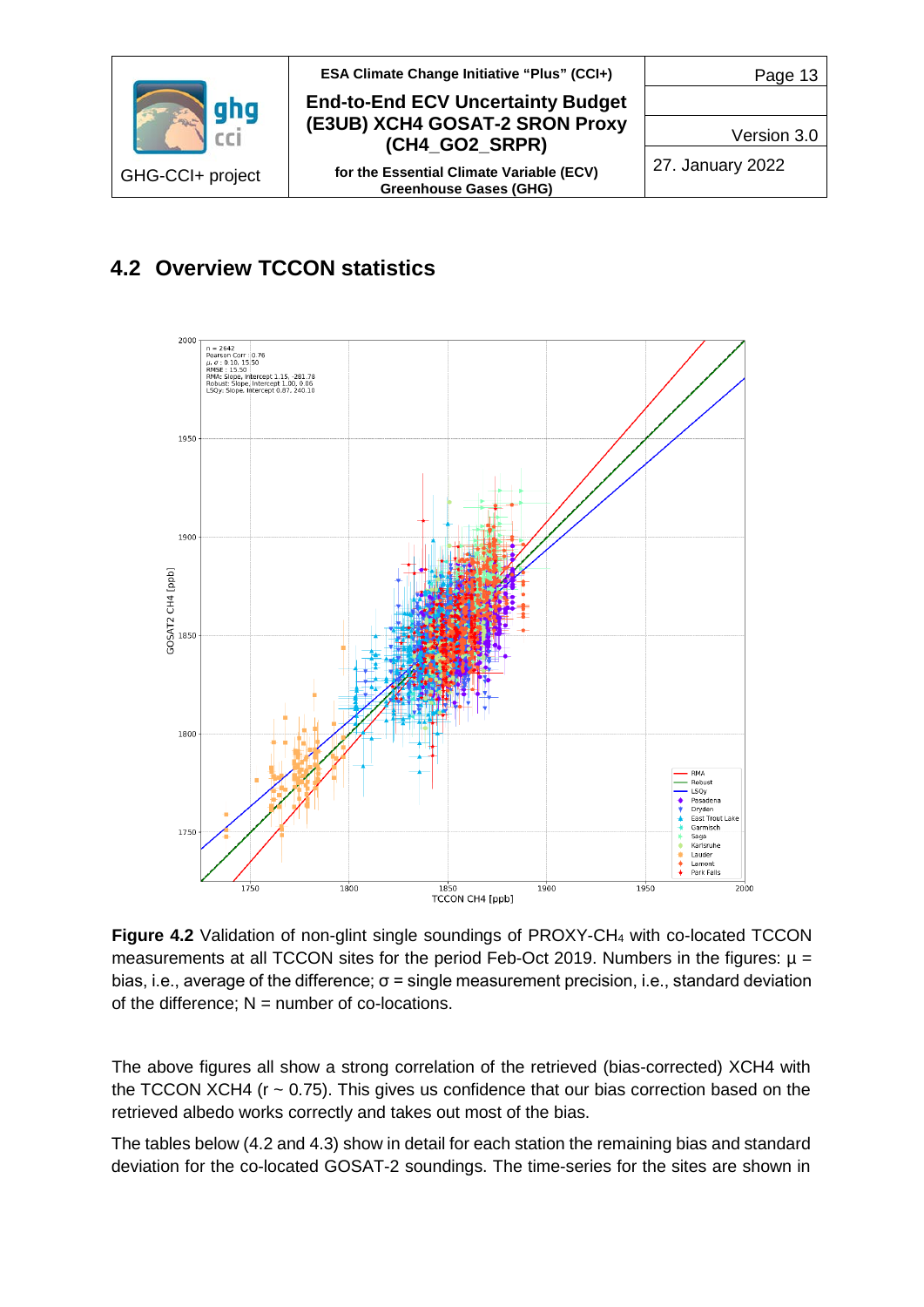

Figure 4.3. Mind that the values are averages per overpass for both the TCCON (blue) and GOSAT-2 (red) observations, and all values are shown, not just the co-located averages.

The spatial accuracy (standard deviation site biases) is 4.2 ppb. The most notable outliers are Saga, with a remaining bias of 8.48 ppb and Pasadena on the other end of the spectrum with a remaining bias of -5.61 ppb. The origin for this large differences remain unclear, but seems to be similar to results reported for GOSAT-1 (CECR-2017).

**Table 4.2:** Overview of the SRPR/RemoTeC XCH<sub>4</sub> validation with TCCON (after bias correction).

| <b>TCCON site</b>              | Number of co-<br><b>locations</b><br>$[\cdot]$ | <b>Mean</b><br>difference<br>[ppb] | <b>Standard</b><br>deviation of<br>difference<br>[ppb] |
|--------------------------------|------------------------------------------------|------------------------------------|--------------------------------------------------------|
| Pasadena, USA                  | 545                                            | $-5.61$                            | 13.12                                                  |
| Dryden, USA                    | 732                                            | $-0.31$                            | 14.59                                                  |
| <b>East Trout Lake, Canada</b> | 297                                            | 4.99                               | 17.63                                                  |
| Garmisch, Germany              | 35                                             | 4.68                               | 17.15                                                  |
| Saga, Japan                    | 184                                            | 8.48                               | 14.53                                                  |
| Karlsruhe, Germany             | 115                                            | $-2.51$                            | 17.12                                                  |
| Lauder, New Zealand            | 99                                             | 5.70                               | 12.38                                                  |
| Lamont, USA                    | 400                                            | $-0.22$                            | 14.70                                                  |
| Park Falls, USA                | 235                                            | 0.69                               | 16.69                                                  |
| <b>All observations</b>        | 2642                                           | 0.10                               | 15.50                                                  |

As shown in Table 4.3 GOSAT-2 shows very similar results to those found for GOSAT-1 over the same period as well as the longer 2009-2019 interval. The station to station standard deviation and scatter however are somewhat larger, which is potentially due to the smaller number of sites and the relatively short interval used for the bias correction.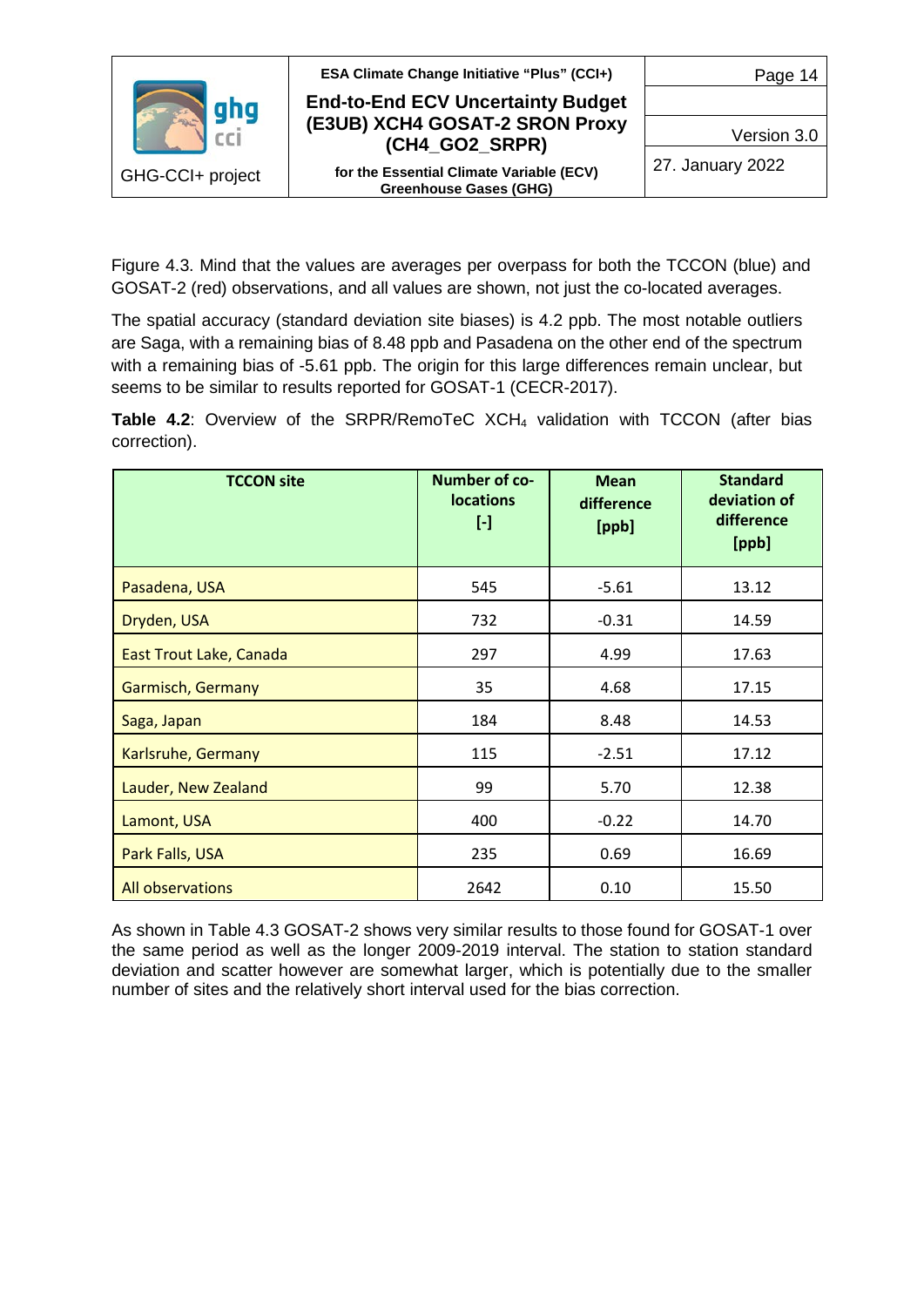

**Table 4.3:** Overview of the GOSAT-1 and GOSAT-2 PROXY-XCH<sub>4</sub> products vs TCCON colocated measurements. GOSAT-1 has been compared for both the Feb-2019 – August 2019 interval and the complete 2009-2019 series. The mean bias  $\mu$  and single measurement precision  $\sigma$  are calculated by taking the mean and standard deviation of the differences of all GOSAT-2 and TCCON pairs.The mean of the site means  $\bar{\mu}$  and the spatial accuracy  $\sigma_{\bar{\mu}}$  are calculated by taking the mean and standard deviation of the site means. The mean standard deviation  $\bar{\sigma}$  and and standard deviation of the standard deviations  $\sigma_{\bar{\sigma}}$  are calculated by taking the mean and the standard deviation of the site standard deviations. All units except the number of observations N, are in ppb.

| Land                   | <b>PROXY</b> |        |      |                                   |                                          |  |  |
|------------------------|--------------|--------|------|-----------------------------------|------------------------------------------|--|--|
| Variable               | N            | μ      | σ    | $\mu \pm \sigma_{\overline{\mu}}$ | $\bar{\sigma} \pm \sigma_{\bar{\sigma}}$ |  |  |
| GOSAT <sub>2</sub>     | 2642         | 0.1    | 15.5 | $1.8 + 4.2$                       | $15.3 \pm 1.8$                           |  |  |
| GOSAT1                 | 3751         | $-2.6$ | 13.3 | $-1.9+3.3$                        | $13.0 \pm 1.6$                           |  |  |
| GOSAT1<br>(2009-2019)* | 34831        | 1.1    | 13.3 | $0.7+2.6$                         | $12.7 \pm 1.8$                           |  |  |

**\*12 stations were used for the 2009-2019 comparison, including Bialystok, Bremen, Darwin, Garmisch, Saga, Karlsruhe, Lauder, Lamont, Orleans, Park Falls, Sodankyla, and Wollongong.**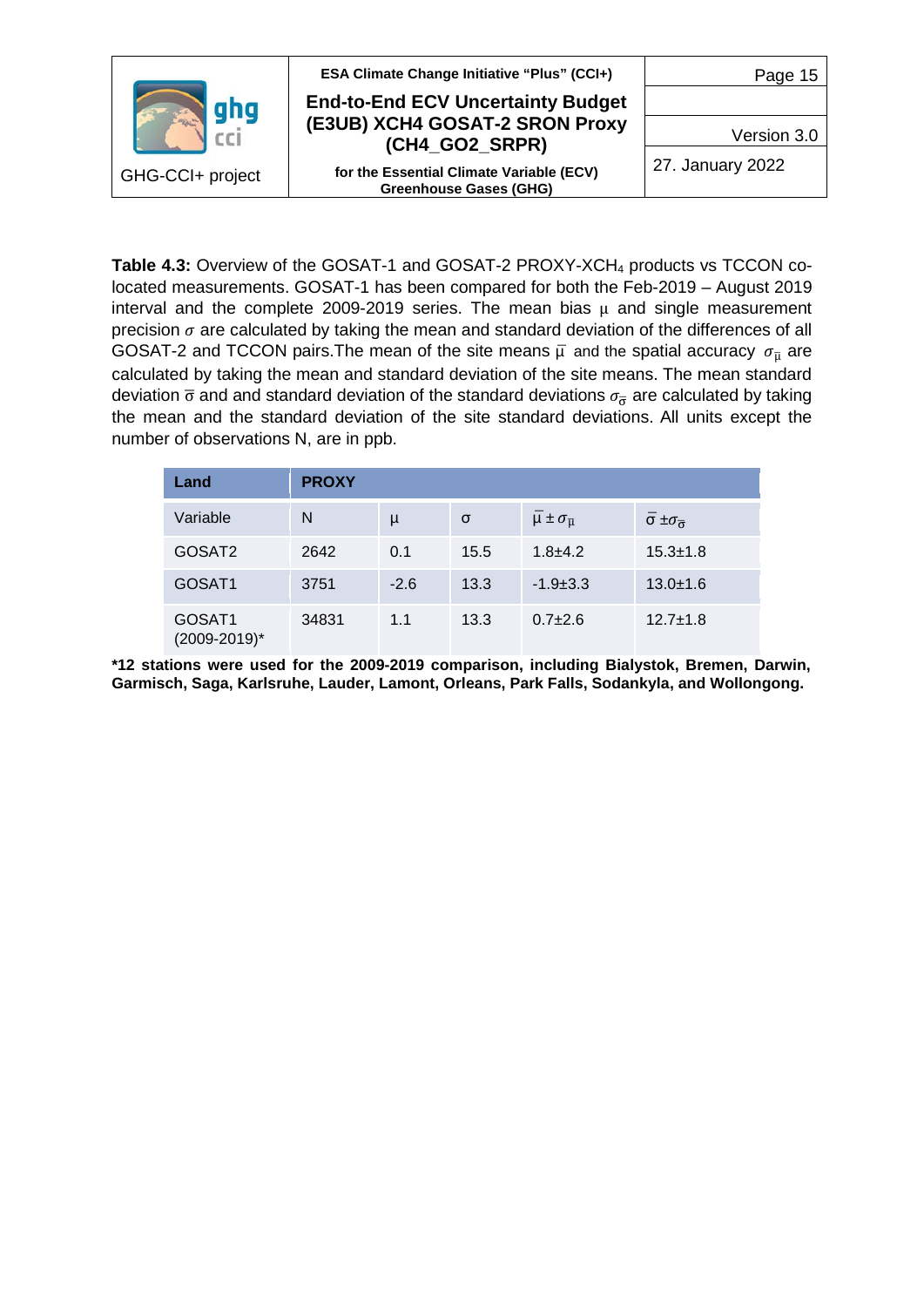

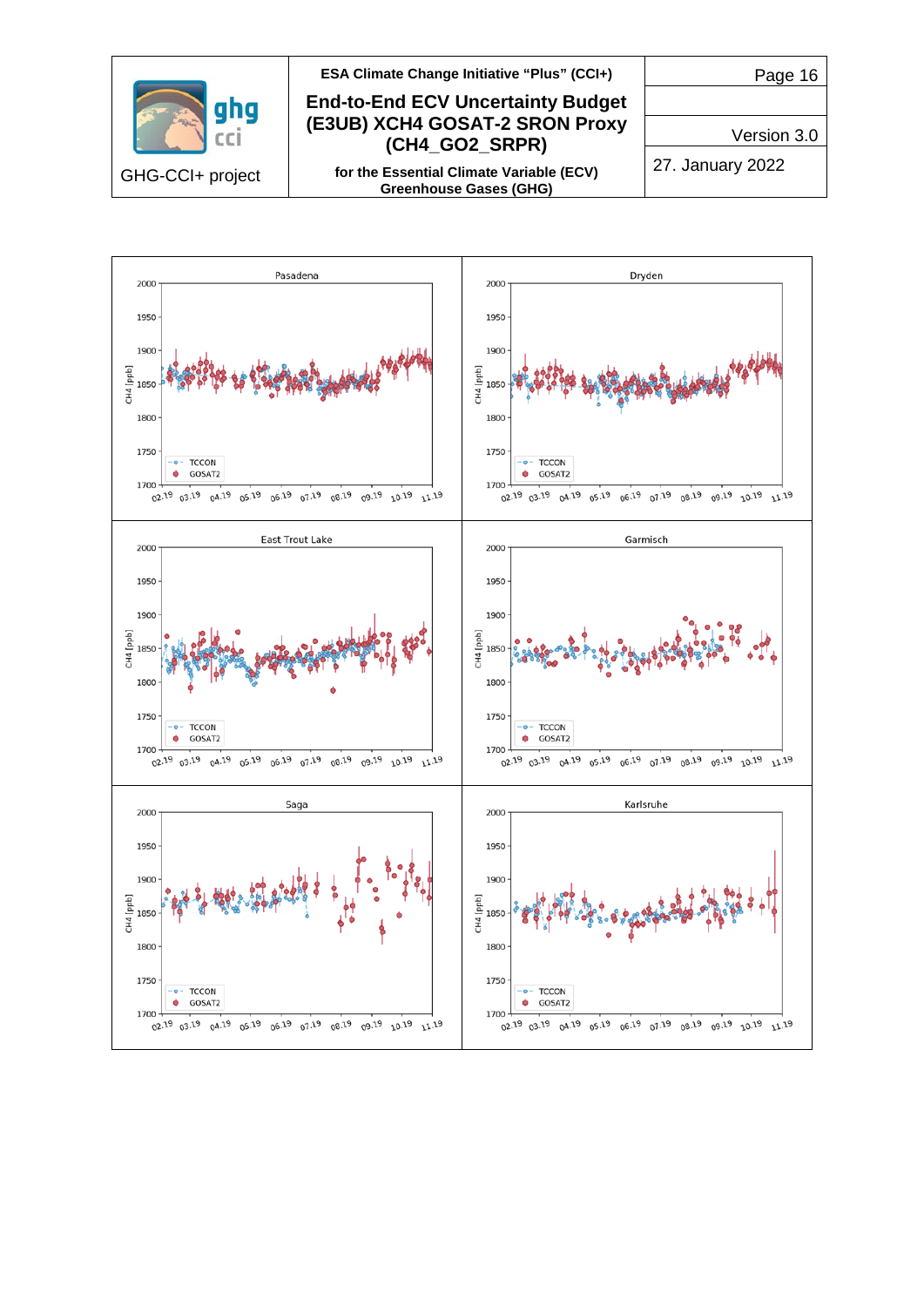



**Figure 4.3** Comparison of non-glint single soundings of PROXY-CH<sub>4</sub> (red) with co-located TCCON (blue) measurements at all TCCON sites for the period Feb-Oct 2019.

### <span id="page-16-0"></span>**4.3 Stability**

As only nine months of data are available, and most FTIR sites only updated until mid-2019 we did not investigate the variations of the bias between TCCON and GOSAT-2 XCH4. Such a comparison will be added in future updates of this report.

### <span id="page-16-1"></span>**4.4 Correlations**

In this section we investigate the correlation of the observed difference between TCCON and GOSAT-2 (after bias correction) with secondary retrieval or input parameters.

All correlations shown are after we performed a bias correction, which is the following:

$$
XCH4_{\text{corr}} = XCH4 * (a + b * \alpha)
$$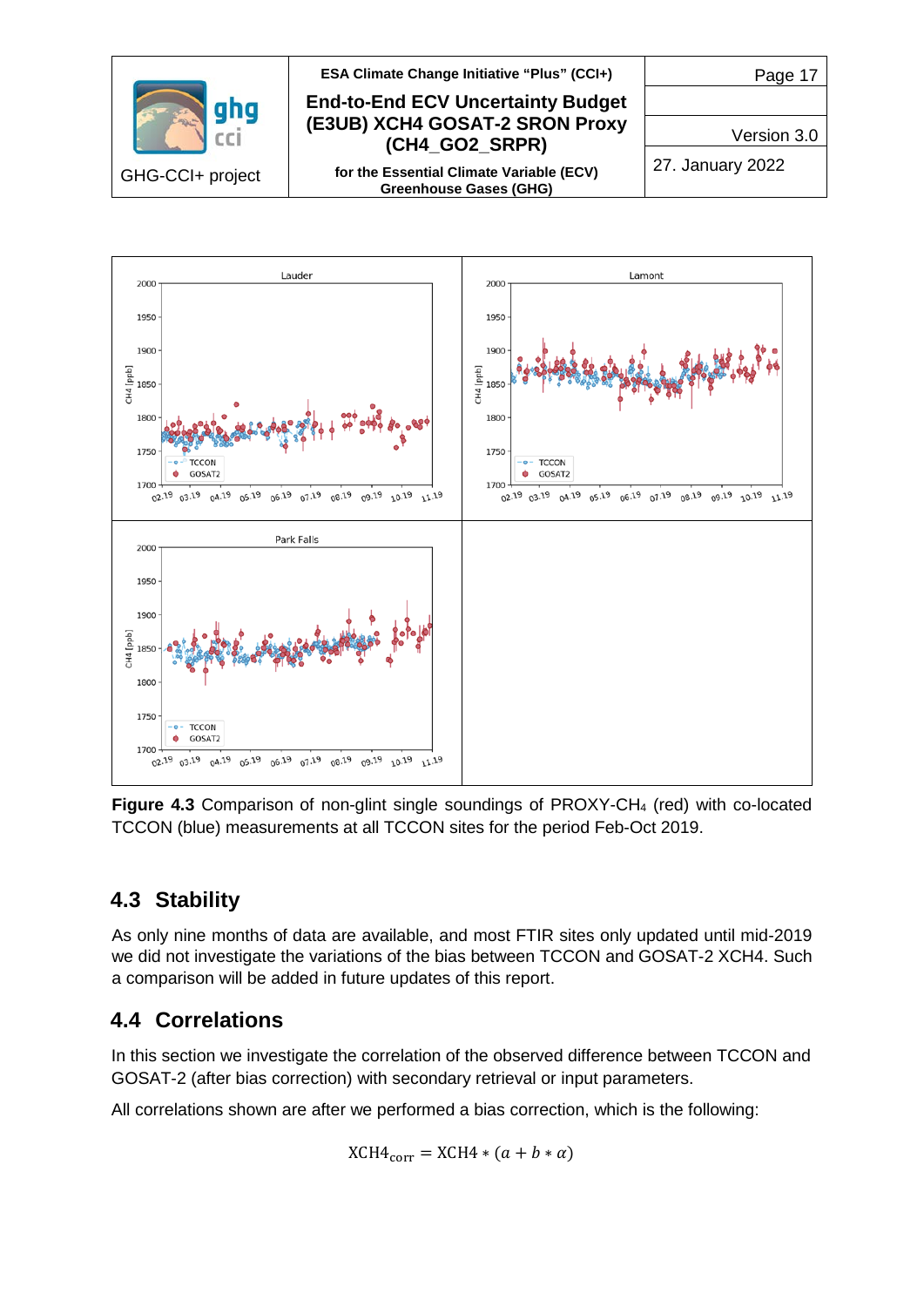

**End-to-End ECV Uncertainty Budget (E3UB) XCH4 GOSAT-2 SRON Proxy (CH4\_GO2\_SRPR)**

**for the Essential Climate Variable (ECV) Greenhouse Gases (GHG)**

Page 18

Version 3.0

27. January 2022

For non-sunglint observations, with a = 0.9904, b = 0.0144, and  $\alpha$  = albedo at 1.6 um in band 2, and,

$$
\text{XCH4}_{\text{corr}} = \text{XCH4} * a
$$

for sunglint observations with  $a = 0.99445$ .

After applying the above bias correction for the non-sunglint observations, the remaining correlations are not very strong.

Our philosophy is however to keep the bias correction as simple as possible using a physical retrieved parameter that can explain / correct for most of the observed bias. In our case that is the retrieved albedo in band 2.

### <span id="page-17-0"></span>**4.5 Sunglint**

The GOSAT-2 bias correction for sunglint observations has been based on the GOSAT-1 bias corrected product, and the choice of parameters have been kept the same as used in the GOSAT-1 correction. When the TCCON datasets are brought up to date, we will update the bias correction of the sunglint and this section of the document.

### <span id="page-17-1"></span>**4.6 Random error**

The error that comes out of the RemoTeC retrieval is just a purely statistical error on the radiance that has been propagated through the entire retrieval chain.

In order to more accurately estimate the actual random error on the GOSAT-2 sounding, we applied the following procedure to obtain a scaling factor with which to scale our statistical error. We take the absolute difference of every co-located sounding and divide it by the retrieved statistical error corresponding to that sounding. We then average these values to obtain the average scaling factor by which to scale the retrieved statistical error to obtain a more correct estimate of the random error.

Based on the analysis, we obtain the following scaling factors for the SRPR XCH4 product, 1.71 for normal mode and 1.36 for sunglint mode. Subsequently, we calculate the uncertainty ratio which is defined as the ratio of the mean value of the reported uncertainty and the standard deviation of the difference to TCCON. We obtain uncertainty ratios of 0.58 for normal mode and 0.74 for sunglint mode.

The uncertainties in the product are already scaled and represented by the parameter "xch4\_uncertainty". The unscaled values are added under the parameter name "raw\_xch4\_err".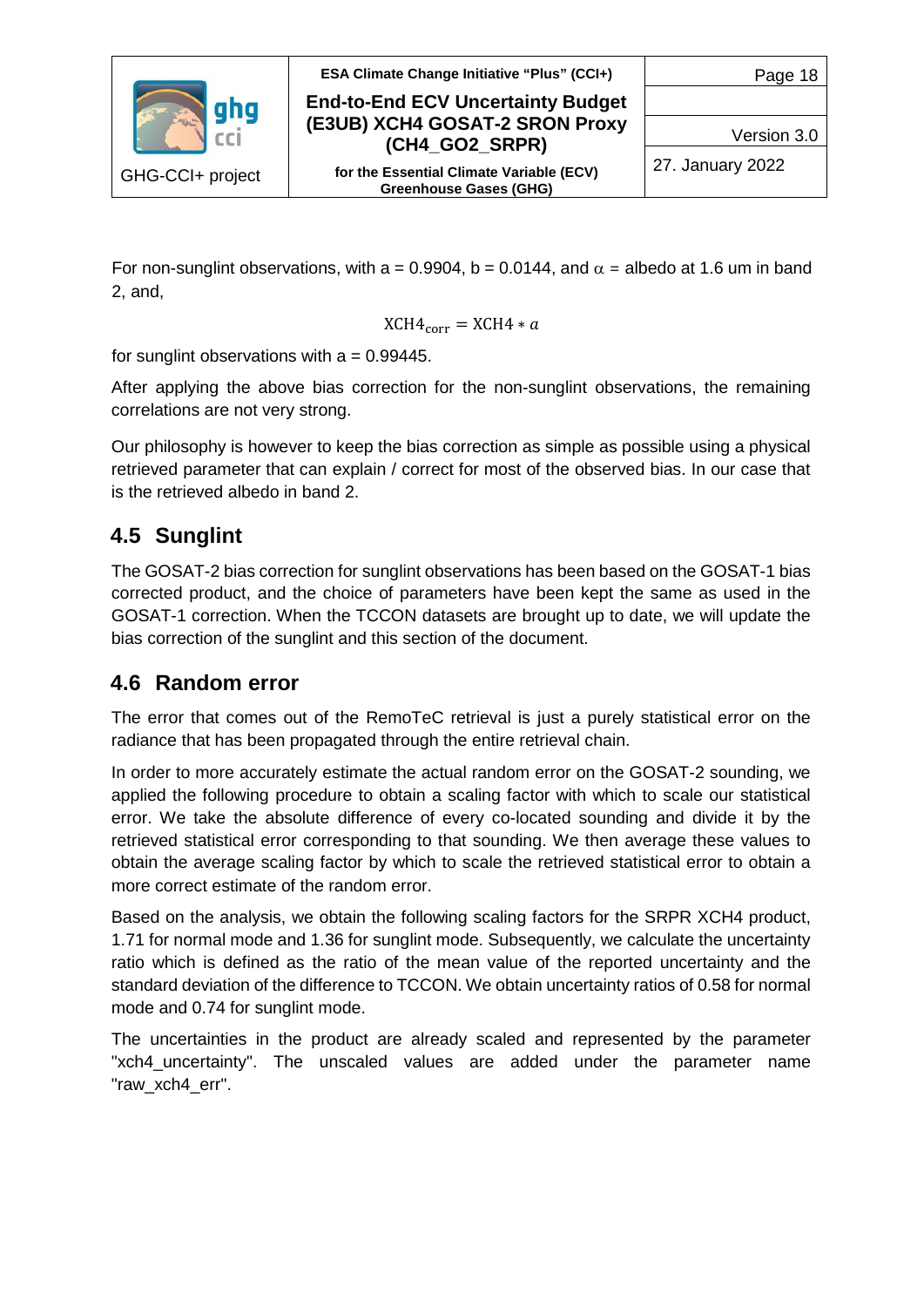

**End-to-End ECV Uncertainty Budget (E3UB) XCH4 GOSAT-2 SRON Proxy (CH4\_GO2\_SRPR)**

**for the Essential Climate Variable (ECV) Greenhouse Gases (GHG)**

Page 19

Version 3.0

27. January 2022

## <span id="page-18-0"></span>**5 Conclusions**

This report summarizes the performance of the RemoTeC GOSAT-2 SRPR XCH4 retrieval. In general, we find very good agreement with TCCON and GOSAT-1 data. All have a very high degree of correlation and show biases and standard deviations similar to the GOSAT-1 SRPR product.

The spatial accuracy (standard deviation site biases) is 4.2 and a single measurement precision of around 15.5 ppb is observed. Correlations of the observed bias with retrieved parameters were also checked and it was found that after the initial bias correction based on the retrieved albedo in Band 2 the remaining correlations were very small and not significant.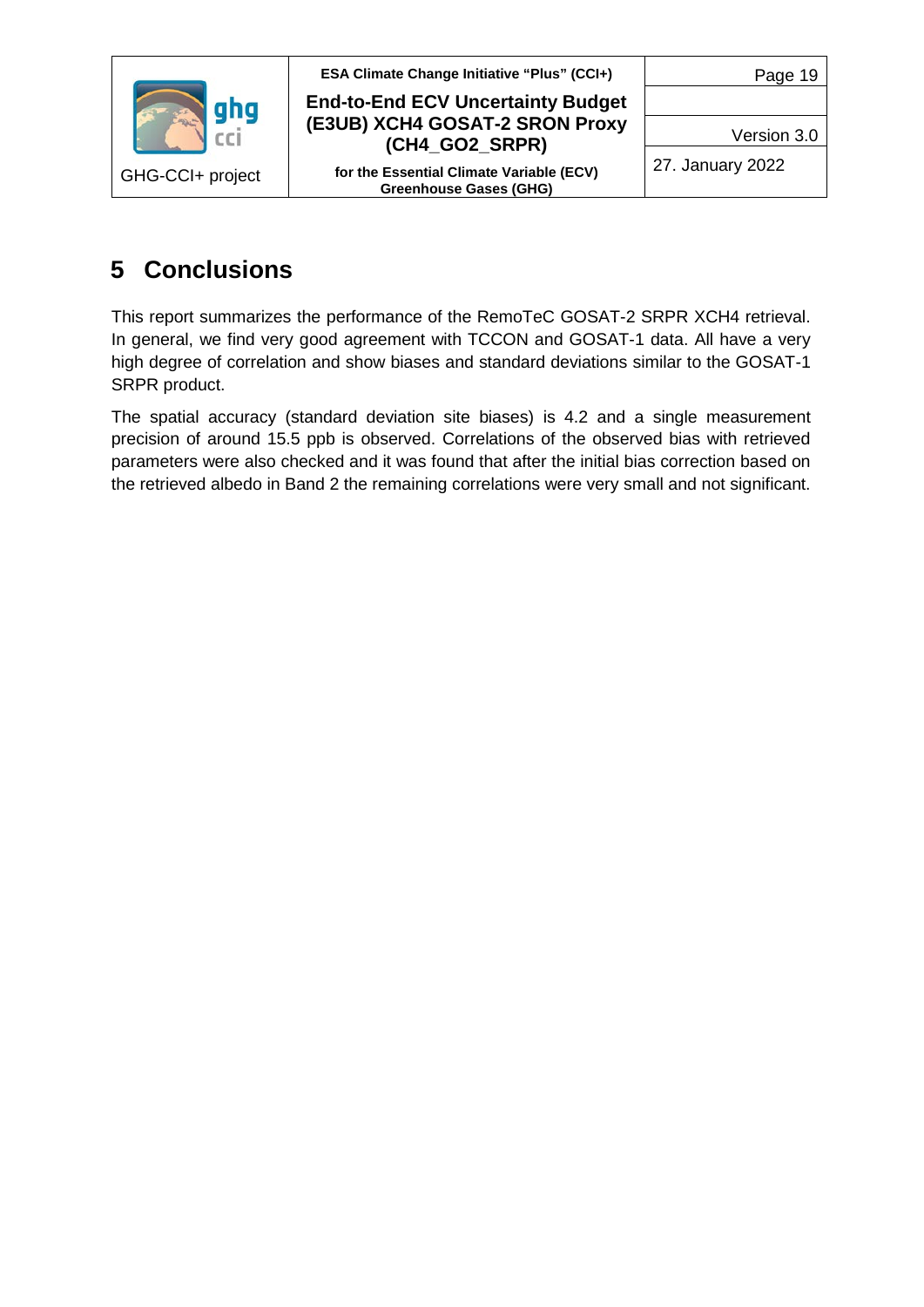

**End-to-End ECV Uncertainty Budget (E3UB) XCH4 GOSAT-2 SRON Proxy (CH4\_GO2\_SRPR)**

**for the Essential Climate Variable (ECV) Greenhouse Gases (GHG)**

Page 20

Version 3.0

27. January 2022

## <span id="page-19-0"></span>**6 References**

**/ATBD 2020/** T. Krisna and the GHG-CCI group at SRON: ESA Climate Change Initiative "Plus" (CCI+) ATBD (ATBDv1.1) for the RemoTeC CH4 GOSAT-2 Data Product CH4\_GO2\_SRPR for the Essential Climate Variable (ECV) Greenhouse Gases (GHG), ESA GHG CCI+, 2020.

**/Buchwitz et al., 2013/** Buchwitz, M., M. Reuter, O. Schneising, H. Boesch, S. Guerlet, B. Dils, I. Aben, R. Armante, P. Bergamaschi, T. Blumenstock, H. Bovensmann, D. Brunner, B. Buchmann, J. P. Burrows, A. Butz, A. Chédin, F. Chevallier, C. D. Crevoisier, N. M. Deutscher, C. Frankenberg, F. Hase, O. P. Hasekamp, J. Heymann, T. Kaminski, A. Laeng, G. Lichtenberg, M. De Mazière, S. Noël, J. Notholt, J. Orphal, C. Popp, R. Parker, M. Scholze, R. Sussmann, G. P. Stiller, T. Warneke, C. Zehner, A. Bril, D. Crisp, D. W. T. Griffith, A. Kuze, C. O'Dell, S. Oshchepkov, V. Sherlock, H. Suto, P. Wennberg, D. Wunch, T. Yokota, Y. Yoshida, The Greenhouse Gas Climate Change Initiative (GHG-CCI): comparison and quality assessment of near-surface-sensitive satellite-derived CO<sub>2</sub> and CH<sub>4</sub> global data sets, *Remote Sensing of Environment*, doi:10.1016/j.rse.2013.04.024, in press (http://authors.elsevier.com/sd/article/S0034425713003520), 2013.

/**Butz et al., 2011**/ Butz, A., et al.: Toward accurate CO2 and CH4 observations from GOSAT *Geophys. Res. Lett*., 38(L14812), doi:10.1029/2011GL047888, 2011

/**Butz et al., 2009**/ Butz, A., O. P. Hasekamp, C. Frankenberg, and I. Aben: Retrievals of atmospheric CO2 from simulated space-borne measurements of backscattered near-infrared sunlight: accounting for aerosol effects *Appl. Opt*.,48(18), 3322–3322–, 2009

/**Butz et al., 2010**/ Butz, A., O. P. Hasekamp, C. Frankenberg, J. Vidot, and I. Aben, CH4 retrievals from spacebased solar backscatter measurements: performance evaluation against simulated aerosol and cirrus loaded scenes, *J. Geophys. Res*., 115, D24302, doi:10.1029/2010JD014514, 2010

**/CECR2017/** R. Detmers, Comprehensive Error Characterisation Report : SRON full-physics retrieval algorithm for XCH4 (SRPR-XCH4) for the Essential Climate Variable (ECV) Greenhouse Gases (GHG) 2017.

**/C3SPQAR2019/** L. Wu**,** Product Quality Assessment Report (PQAR) – ANNEX C for products CH4\_GOS\_SRPR (v2.3.8, 2009-2018) C3S\_312a\_Lot6\_IUP-UC – Greenhouse Gases, 2019.

**/Chevalier et al., 2014/** Chevalier, F., Palmer, P.I., Feng, L., Boesch, H., O'Dell, C.W., Bousquet, P., Towards robust and consistent regional CO2 flux estimates from in situ and space-borne measurements of atmospheric CO2, Geophys. Res. Lett., 41, 1065-1070, DOI:10.1002/2013GL058772, 2014

**/Chevallier et al., 2019/** Validation report for the CO2 fluxes estimated by atmospheric inversion, v18r2Version 1.0, Copernicus Atmosphere Monitoring Service, ECMWF Copernicus report, CAMS73\_2018SC1\_D73.1.4.1-2018-v1\_201907\_Validation